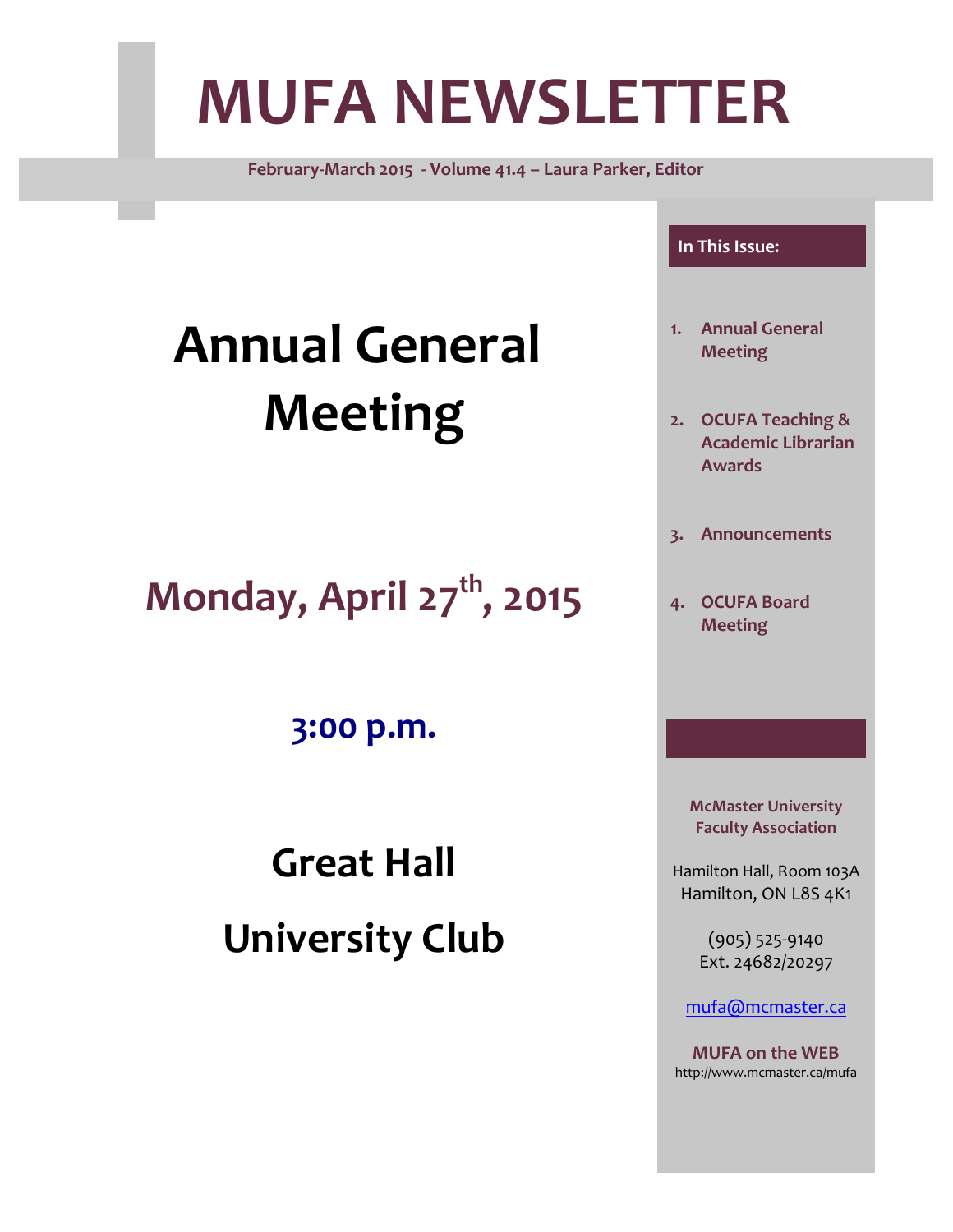

# **42nd Annual OCUFA Teaching & Academic Librarianship Awards for 2014/2015**

#### **PROGRAM**

Each year OCUFA recognizes outstanding teachers and academic librarians in Ontario universities through its Teaching and Academic Librarianship Awards. Since 1973 OCUFA has presented 389 awards. The recipients are selected by the OCUFA Teaching and Academic Librarianship Awards Committee. Approximately 7 awards are presented each year.

#### **CATEGORIES**

Teaching, in the context of the OCUFA awards, embraces virtually all levels of instruction - graduate and undergraduate teaching, continuing education and faculty development. Similarly, proficiency in teaching may extend well beyond the classroom, the laboratory or the faculty member's office. Activities such as course design, curriculum development, organization of teaching programs and other significant forms of leadership are often important contributions to the instructional process. Those who excel in any of these are eligible for the OCUFA Teaching Awards.

Academic librarianship, in the context of OCUFA Awards, embraces all aspects of librarianship that contribute to the scholarly achievement of all members of the university community. Activities such as development and delivery of services, provision of educational materials, collection development and management and other contributions to academic librarianship are important to the intellectual functioning of the university. Those who excel in any of these are eligible for an OCUFA Academic Librarianship Award.

#### **NOMINATIONS**

Nominations are invited from individuals, informal groups of faculty or students, or both, and such organizations as local faculty associations, faculty or college councils, university committees concerned with teaching and learning, librarians, local student councils, departments, alumni, etc.

Guidelines to assist in organizing a nomination should be consulted by prospective nominators and are available on request from your Faculty Association Office, the Provincial Office of OCUFA, or the OCUFA website [\(www.ocufa.on.ca](http://www.ocufa.on.ca)).

Nominations should include a covering nomination form (appended to Guidelines for OCUFA Teaching Award Nominations and Guidelines for OCUFA Academic Librarianship Award Nominations), a nominator's brief, and sufficient evidence, from as many sources as possible, to make it clear that outstanding work deserving of recognition has been done.

#### **PROCEDURE**

All submissions must be uploaded onto OCUFA's secured online submission system as a single PDF file at <http://ocufa.on.ca/?p=3991>. All inquiries should be directed to (416) 979-2117.

#### **Deadlines for receipt of nominations:**

**May 22nd , 2015**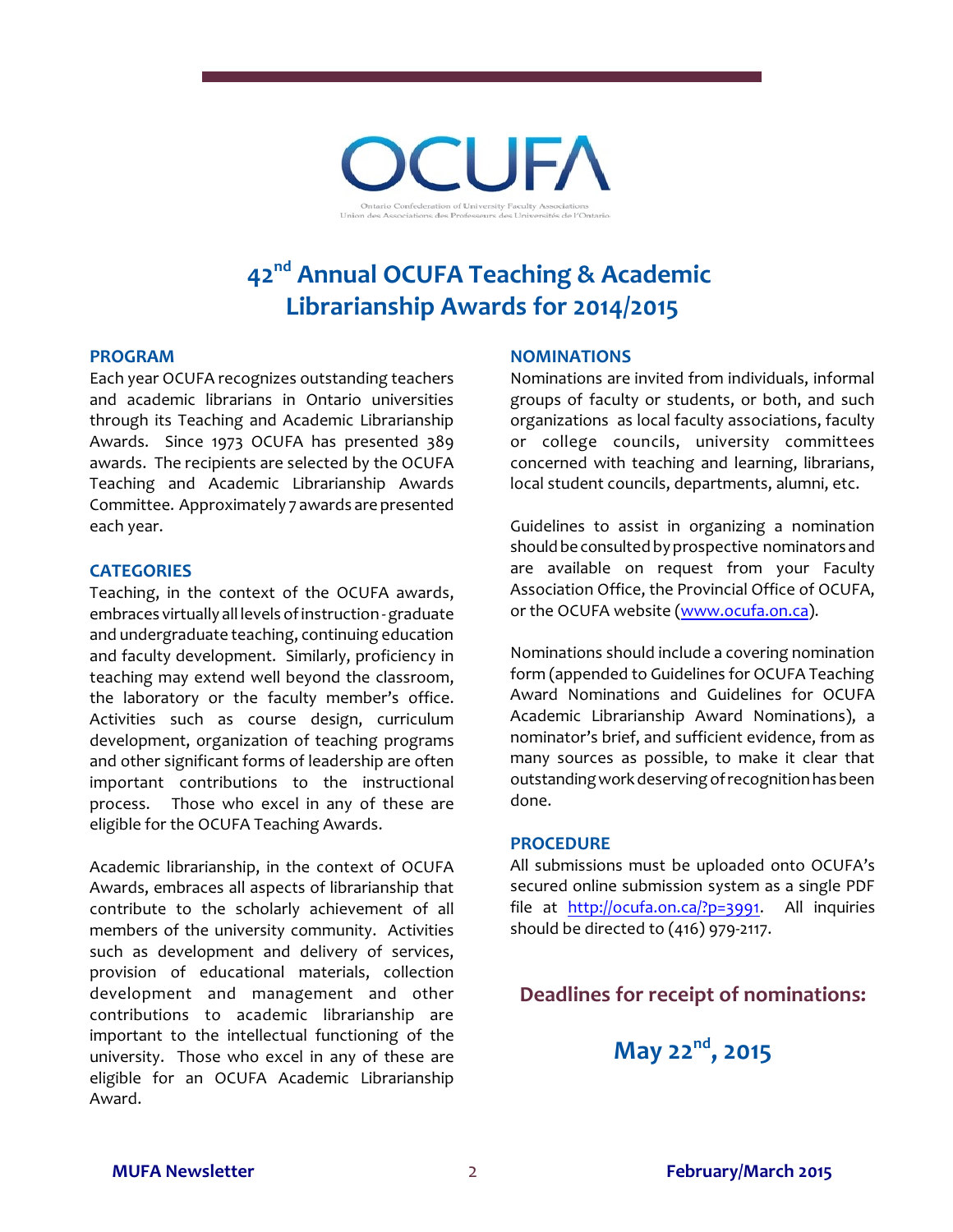# **Faculty Association Dues Holiday**

## Classroom Hotline

Just a reminder that a dues holiday is in effect for the following pay periods:

## **MUFA Librarians March 6 and March 20, 2015**

## **Faculty March 13 and March 27, 2015**

A surplus of income over expenditures for this fiscal year is projected in the Nine-Month Budget review for 2014/2015. In addition, MUFA reserves continue to be in a healthy state.

The dues will return to their normal rate of 0.5% (5 mils), which is the lowest for any CAUT-member faculty association in Canada.

**Don't forget, when you are preparing your tax returns, MUFA dues are tax deductible. This information can be found on your T4.**

**Welcome New Members**

**Ian Dworkin**, Biology **Matthew Kwan**, Family Medicine **Oleg Rubel**, Materials Science

Instructors should call the classroom hotline at extension **23073** forissues such as replenishment of chalk or erasers, damaged seats/tablets,nolighting, etc.

Email: [clerks@ppims.serivces.mcmaster.ca](mailto:clerks@ppims.serivces.mcmaster.ca)

Website: Submit a work request thru the Facility Services AiM Work Management system via <http://aappsrvr.mcmaster.ca/facilityservices/> Automatic work status updates are provided when an email address is entered into the request.

+ **Itis important for all written correspondence to highlight in the description this is a Classroom Hotline request. This will distinguish the problem** so it can be prioritized.  $\triangleleft$ 

For scheduling issues or disconnects between class size and classroom capacity, call the Registrar's Office, at ext. 24453 or [bookings@mcmaster.ca](mailto:bookings@mcmaster.ca)

The Classroom Hotline is answered Monday to Friday, 8:30 a.m. to 4:30 p.m. Leave a message on the voice mail as a Customer Service Clerk may be assisting another Customer. Calls outside of these hours will be answered on the next business day. Immediate classroom emergencies that occur afer 4:30 p.m. - such as no heat, locked classroom, broken water pipes - should be reported to Security at ext. 24281.

#### **REMINDER**

**Benefit Year End:** Please note, the benefit year end is June 30<sup>th</sup>. Please ensure all claims dated from July 1, 2014 to June 30, 2015 are submitted to Sun Life prior to September 30, 2015 . Late claim submissions will not be reimbursed.